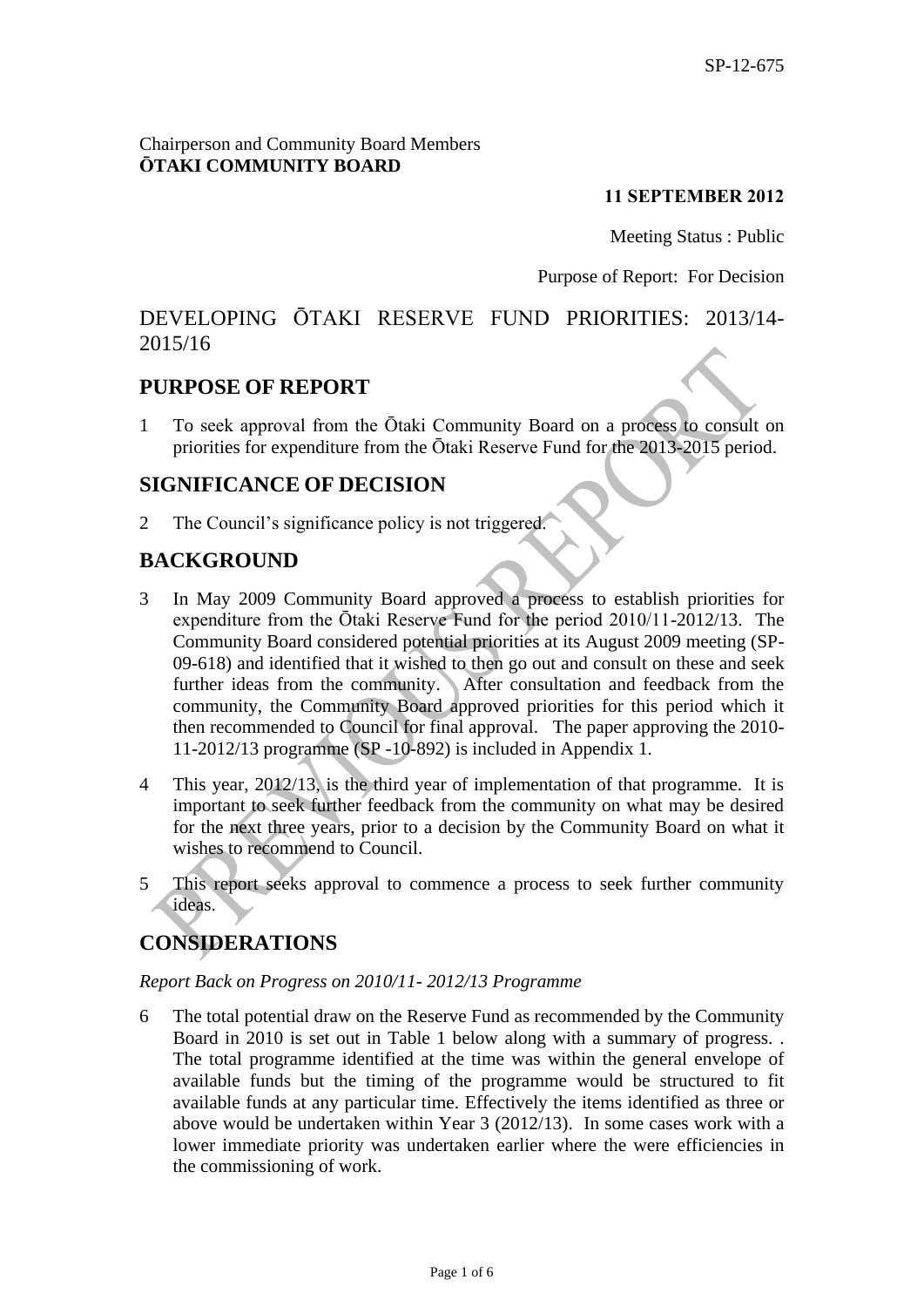| Table 1: Summary of Priorities and Progress to Date |                                                    |                                              |                                  |                                                                            |  |  |  |
|-----------------------------------------------------|----------------------------------------------------|----------------------------------------------|----------------------------------|----------------------------------------------------------------------------|--|--|--|
|                                                     |                                                    |                                              | Priority                         |                                                                            |  |  |  |
| Base Land Purchase Fund                             |                                                    | \$500,000                                    | Base                             | No land purchase has been undertaken                                       |  |  |  |
| <b>Planting Fund</b>                                |                                                    | \$10,000                                     | Base                             | This continues to ensure funding for community planting projects           |  |  |  |
| Haruatai Park Improvements                          | Cricket facilities                                 | \$120,000                                    | $\boldsymbol{2}$                 | Completed                                                                  |  |  |  |
|                                                     | Children's playground<br>shade                     | \$15,000                                     | $\overline{3}$                   | Completed                                                                  |  |  |  |
|                                                     | etc                                                |                                              |                                  |                                                                            |  |  |  |
|                                                     | Playground drainage                                | To be reviewed                               | $\mathfrak{Z}$                   | Looking at mole ploughing                                                  |  |  |  |
|                                                     | New walkway                                        | To be reviewed                               | $\sqrt{5}$                       | Completed                                                                  |  |  |  |
|                                                     | Additional toilet                                  | \$75,000                                     | 3                                | Completed                                                                  |  |  |  |
| Domain Improvements                                 | Bore                                               | \$ 35,000                                    | $2^{^{\circ}}$                   | Completed                                                                  |  |  |  |
|                                                     | Netball/ basket ball court                         | \$150,000                                    | $\boldsymbol{2}$                 | Completed                                                                  |  |  |  |
|                                                     | Court lighting                                     | \$ 30,000                                    | $\dot{2}$                        | Completed                                                                  |  |  |  |
|                                                     | Showers and changing room                          | \$60,000                                     | $\mathfrak{Z}$                   | Completed                                                                  |  |  |  |
|                                                     | <b>Training lights</b>                             | \$<br>60,000                                 | 5                                | 2012/13                                                                    |  |  |  |
|                                                     |                                                    |                                              |                                  |                                                                            |  |  |  |
| Aotaki St Skateboard park                           | Shade structure<br>Small playground                | \$30,000<br>30,000                           | $\overline{4}$<br>$\overline{4}$ | Trees planted<br>Completed                                                 |  |  |  |
|                                                     | Seating                                            | 5,000<br>$\$$                                | $\overline{4}$                   | Completed                                                                  |  |  |  |
|                                                     | Extension of skate structure lip                   | $(09/10$ budget)                             | $\overline{4}$                   | Completed                                                                  |  |  |  |
|                                                     |                                                    |                                              |                                  |                                                                            |  |  |  |
| Ōtaki Beach                                         | Access ramp                                        | \$15,000                                     | $\mathbf{1}$                     | Completed                                                                  |  |  |  |
|                                                     | Pavilion upgrade                                   | 10,000<br>$\mathbb{S}^{\mathbb{C}}$<br>5,000 | $\overline{4}$<br>5              | 2012/13                                                                    |  |  |  |
|                                                     | Volley ball poles and net<br>Children's playground | \$<br>60,000                                 | 6                                | Completed<br>2012/13                                                       |  |  |  |
|                                                     |                                                    |                                              |                                  |                                                                            |  |  |  |
| New Playgrounds                                     | <b>Waitohu Plateau</b>                             | \$60,000                                     | $\ensuremath{\mathfrak{Z}}$      | Resolved not to proceed                                                    |  |  |  |
|                                                     | Ōtaki South Beach                                  | \$<br>40,000                                 | 3                                | Investigations have taken place – difficulty with finding a site           |  |  |  |
|                                                     |                                                    |                                              |                                  | which does not introduce damage to the dunes – needs further<br>discussion |  |  |  |
|                                                     |                                                    |                                              |                                  |                                                                            |  |  |  |
|                                                     |                                                    |                                              |                                  |                                                                            |  |  |  |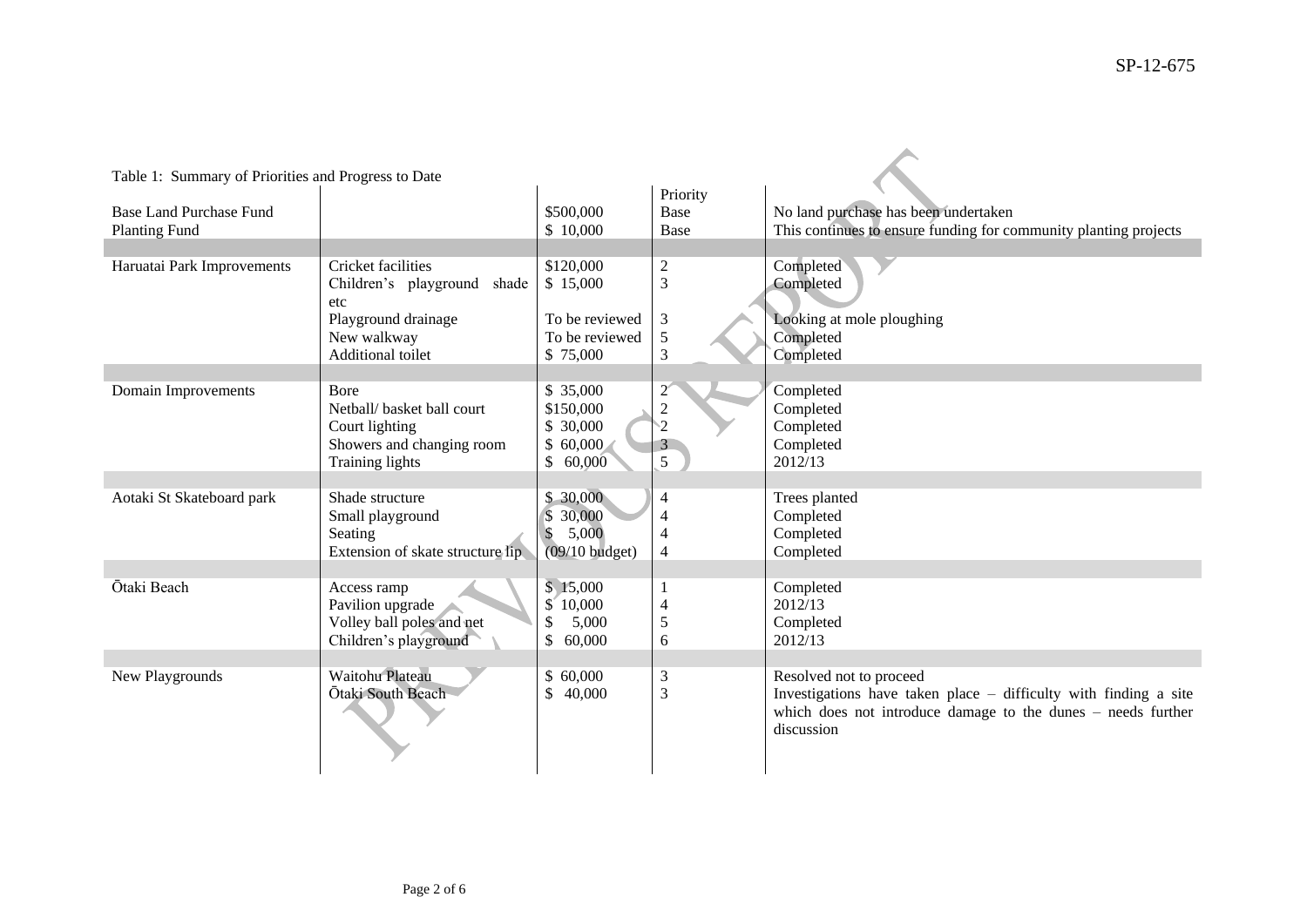| Te Horo                     | Park furniture and plants                            | 5,000<br>\$                              | $\mathfrak{Z}$                 | 2012/13                                                    |  |  |  |  |  |
|-----------------------------|------------------------------------------------------|------------------------------------------|--------------------------------|------------------------------------------------------------|--|--|--|--|--|
|                             | Mangaone Stream                                      |                                          |                                |                                                            |  |  |  |  |  |
|                             | Gawler Reserve improvement<br>Interpretative signage | $\$\,$<br>5,000<br>$\mathbb{S}$<br>5,000 | $\mathfrak{Z}$<br>$\mathbf{1}$ | 2012/13<br>2012/13                                         |  |  |  |  |  |
|                             | <b>Bollards/barriers</b>                             | $\mathbb{S}$<br>5,000                    | $\mathbf{1}$                   | Provided but solution not supported by community - further |  |  |  |  |  |
|                             |                                                      |                                          |                                | discussion on solution with community during 2012/13       |  |  |  |  |  |
|                             |                                                      |                                          |                                |                                                            |  |  |  |  |  |
| Te Hapua                    | Te Hapua Reserve                                     | 7,500<br>\$                              | $\mathfrak{Z}$                 | Completed                                                  |  |  |  |  |  |
| Ōtaki Swimming Pool         | Water plan features - children's                     | \$ 50,000                                | $\mathfrak{S}$                 | 2012/13                                                    |  |  |  |  |  |
|                             | pool                                                 |                                          |                                |                                                            |  |  |  |  |  |
| <b>Total</b>                |                                                      | \$1,387,500                              |                                |                                                            |  |  |  |  |  |
| <b>Current Reserve Fund</b> |                                                      | \$1,400,000                              |                                |                                                            |  |  |  |  |  |
|                             |                                                      |                                          |                                |                                                            |  |  |  |  |  |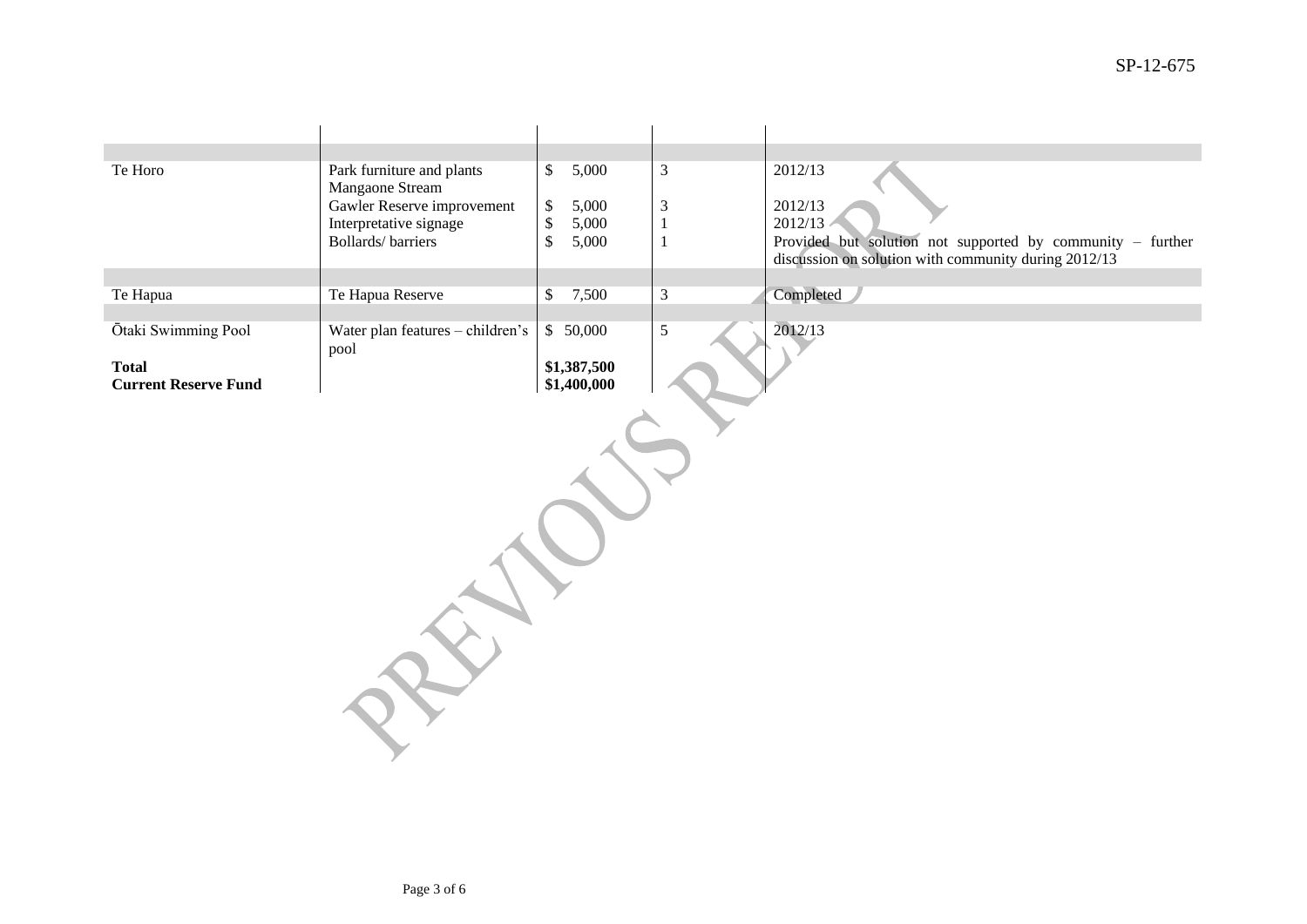- 7 Since 2010, there have been two other projects approved by the Community Board and the Council in association with the Main Street project. These are upgrades to the park area beside the Hall and the improvements to Memorial Park. In addition, the Council approved as part of the Long Term Plan process the construction of a tennis court at Te Horo Beach. This cost, estimated at \$85,000, is included in the planned spend for the 2012/13 year.
- 8 The work over the last two years and the planned spend for the 2012/13 year represents a significant level of expenditure from the Reserve Fund. The amounts are set out in Table 2 below.

| Table 2: Actual and Planned Expenditure from the Reserve Fund 2010/11- 2012/13 |           |
|--------------------------------------------------------------------------------|-----------|
| Opening Balance 63082960                                                       | 1,257,024 |
| Opening Balance 99906960                                                       | 194,733   |
| <b>Opening Balance</b>                                                         | 1,451,757 |
|                                                                                |           |
| <b>Plus Levies and Interest Collected (Estimate)</b>                           |           |
| Estimate of Additional Reserves/Interest collected 2010/11                     | 171,013   |
| Estimate of Additional Reserves/Interest collected 2011/12                     | 52,280    |
| Estimate of Additional Reserves/Interest collected 2012/13                     | 60,000    |
| Total                                                                          | 1,735,050 |
|                                                                                |           |
| <b>Less Planned Capital Expenditure</b>                                        |           |
| Actual Spend 2010/11                                                           | 132,963   |
| Actual Spend 2011/12                                                           | 535,863   |
| Planned Spend 2012/13                                                          | 422,819   |
| <b>Total</b>                                                                   | 1,091,646 |
| <b>Expected Closing Balance 30th June 2013</b>                                 | 643,404   |

- 9 In addition to the priorities established for the Reserve Fund, the Board also sought from the Council that work would be undertaken on the feasibility of a footbridge across the Rangiuru Stream, with the outcomes of that work to be completed in time for consideration in the preparation of the 2011/12 Annual Plan. (This project could not be funded from the Reserve Fund). It requested Council support and advocacy to the Greater Wellington Regional Council on the development of a viewing platform at the Ōtaki River estuary. A contribution to the platform was also provided from the Greater Ōtaki project budget. The Board requested an investigation of the possibility of a walkway between Sims Road and the Mangaone Stream mouth.
- 10 The significant level of expenditure from the Fund represents a very real improvement to facilities over the period. When combined with expenditure from the Cycleway, Walkways and Bridleway budget, the roading budget (the new footbridge at Atkinson Avenue) and the general parks budget (for toilets) the Ōtaki Ward has seen major improvements over the last few years in its facilities. Further work on the improvements to swimming pool facilities and services is underway.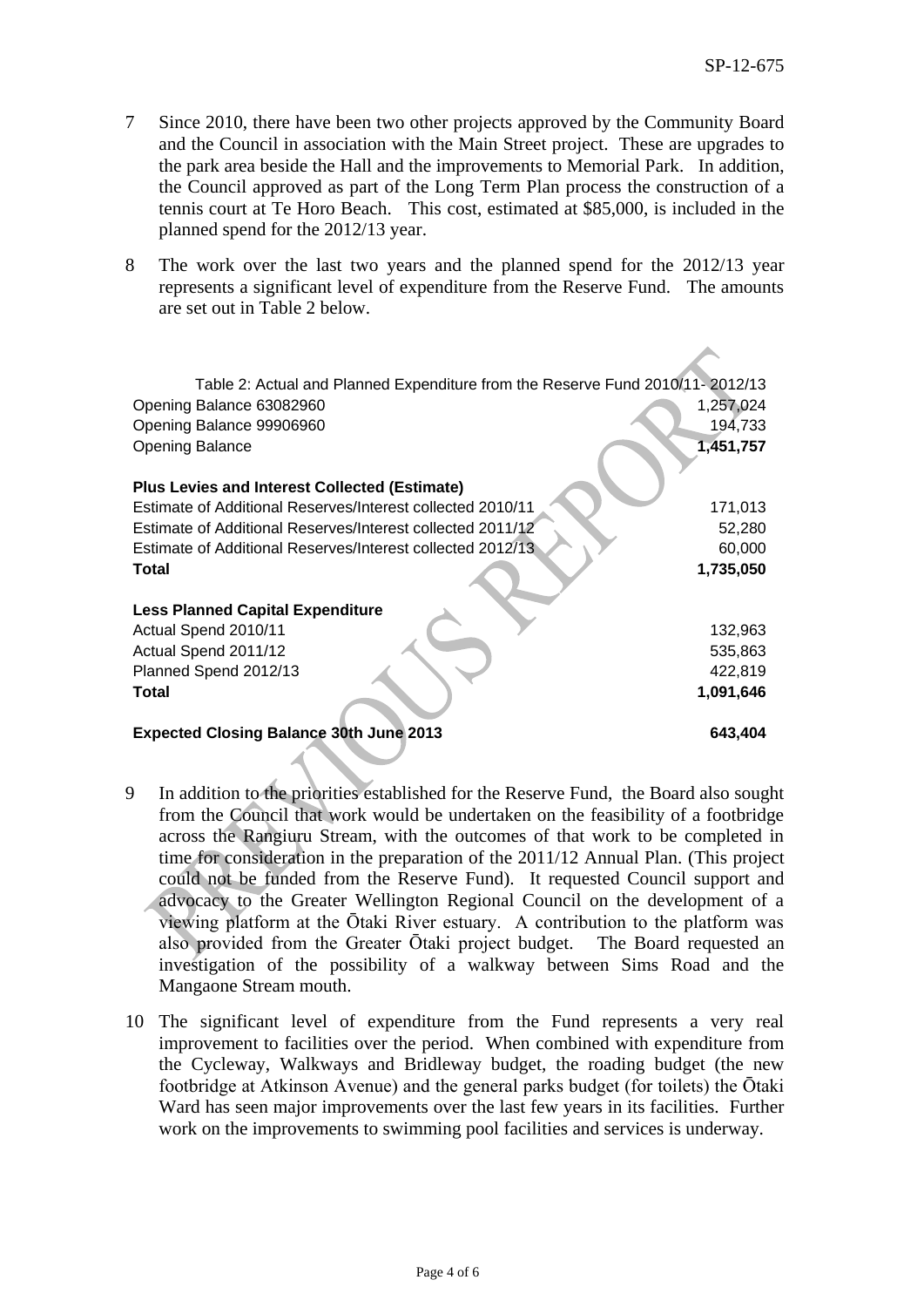#### *Establishing Priorities For 2013/14-2015/16*

- 11 Over the last few years, other possibilities for projects have been identified. These include:
	- a playground facility adjacent to the Visitor Information centre
	- small skate area for smaller children at the skateboard park.
	- a basketball court at the Domain
	- picnic tables at the Domain near children's playground
	- improved barbecue facilities Ōtaki Beach;
	- a more in-depth review of how the Pavilion at the Beach can be better utilised;
	- adventure equipment at Haruatai Park (e.g. flying fox, climbing wall);
	- improvements to the picnic areas at the Ōtaki Gorge;
	- a dog exercise area at Te Horo;
	- a playground at Te Horo;
	- provision of land on the Waitohu Plateau for additional park space.
- 12 There may well be other ideas from the community. It is proposed that the Ōtaki Community Board seek ideas from the community as it did previously by running a page in the local newspaper calling for ideas. With a month for people to input ideas, these would then be considered alongside any projects identified in relevant asset plans. The goal would be to have a recommendation from the Community Board to the Council by the end of the year.

### Legal Considerations

13 The Reserve Fund can only be used to create new assets on reserve land owned by Council. It cannot be used for operating costs (e.g. maintenance) or replacement of existing assets. This will be made clear to the community when calling for ideas.

### Delegation

14 The Otaki Community Board has the ability to recommend to Council on any matter before it. In particular, under D 6.3 it has the ability to:

> *listen, advise and act on any matter of interest or concern to the local community… in particular over the desired levels of service for Council services and assets across the 15 activity categories*.